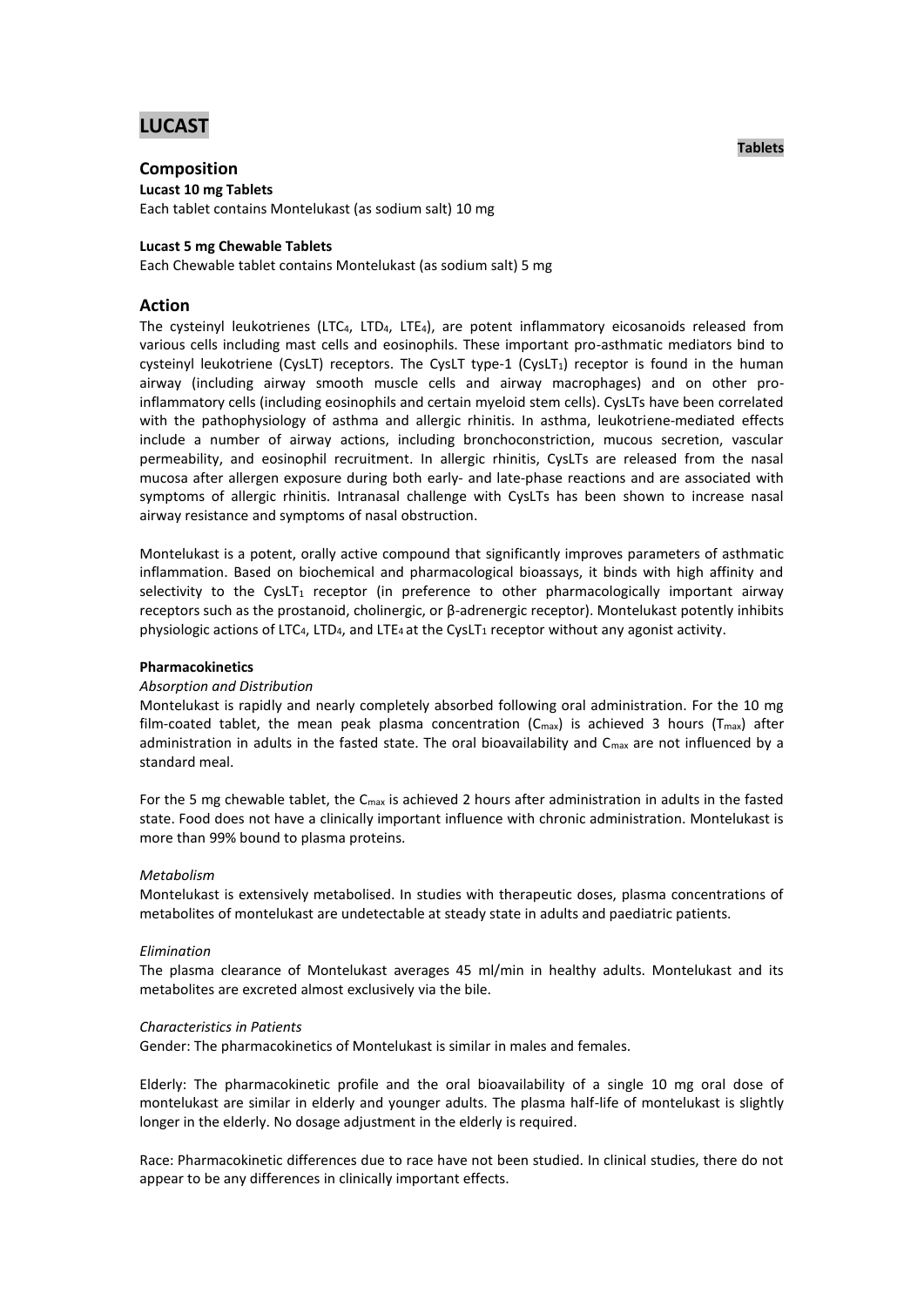### *Hepatic Insufficiency*

Patients with mild-to-moderate hepatic insufficiency and clinical evidence of cirrhosis had evidence of decreased metabolism of montelukast resulting in approximately 41% higher mean montelukast area under the plasma concentration curve (AUC) following a single 10 mg dose. The elimination of montelukast is slightly prolonged compared with that in healthy subjects (mean half-life, 7.4 hours). No dosage adjustment is required in patients with mild-to-moderate hepatic insufficiency. There are no clinical data in patients with severe hepatic insufficiency (Child-Pugh score > 9).

### *Renal Insufficiency*

Since Montelukast and its metabolites are not excreted in the urine. No dosage adjustment is recommended in these patients.

### *Adolescents and Paediatric Patients*

The plasma concentration profile of Montelukast following the 10 mg film-coated tablet is similar in adolescents' ≥15 years old and young adults. The 10 mg film coated tablet is recommended for use in patients' ≥15 years old.

Pharmacokinetic studies using either the chewable tablet or film-coated tablet show that the plasma profile of the 5 mg chewable tablet in paediatric patients 6 to 14 years of age is similar to that of the 10 mg film-coated tablet in adults.

# **Indications**

 Lucast is indicated in adult and paediatric patients 2 years of age and older for the prophylaxis and chronic treatment of asthma, including the prevention of day- and night-time symptoms and the prevention of exercise-induced bronchospasm.

 Lucast is indicated in adults and paediatric patients 2 years of age and older for the relief of daytime and nighttime symptoms of seasonal allergic rhinitis and perennial allergic rhinitis.

# **Contraindications**

Hypersensitivity to any component of this product.

### **Adverse Reactions**

Hypersensitivity reactions (including anaphylaxis, angioedema, rash, pruritus, urticaria and very rarely hepatic eosinophilic infiltration); drowsiness, dizziness, irritability, agitation, restlessness, insomnia paraesthesia/hypoesthesia, and very rarely seizure; nausea, vomiting, dyspepsia, diarrhoea; increased ALT and AST, and very rarely cholestatic hepatitis; arthralgia, myalgia including muscle cramps; increased bleeding tendency, bruising; palpitations; and oedema.

# **Warnings and Precautions**

Please note that the Lucast 5 mg chewable tablets contain aspartame, which is a source of phenylalanine.

The efficacy of oral Montelukast for the treatment of acute asthma attacks has not been established. Therefore, oral Montelukast should not be used to treat acute asthma attacks. Patients should be advised to have appropriate rescue medication available.

While the dose of concomitant inhaled corticosteroid may be reduced gradually under medical supervision, Montelukast should not be abruptly substituted for inhaled or oral corticosteroids.

The reduction in systemic corticosteroid dose in patients receiving anti-asthma agents including leukotriene receptor antagonists has been followed in rare cases by the occurrence of one or more of the following: eosinophilia, vasculitic rash, worsening pulmonary symptoms, cardiac complications, and/or neuropathy sometimes diagnosed as Churg-Strauss syndrome, a systemic eosinophilic vasculitis. Although a causal relationship with leukotriene receptor antagonism has not been established, caution and appropriate clinical monitoring are recommended when systemic corticosteroid reduction is considered in patients receiving Montelukast.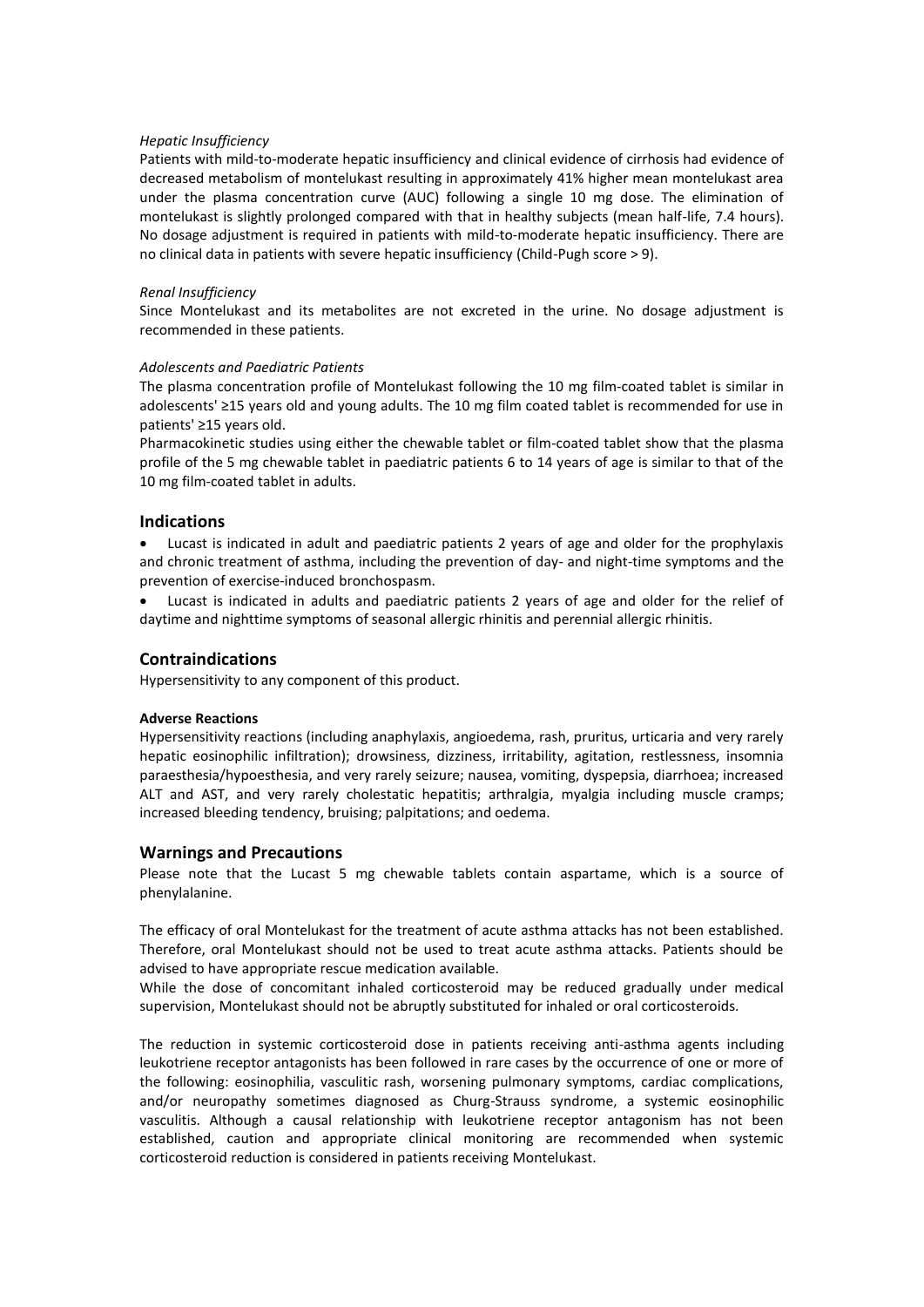# **Pregnancy**

### *Category B*

Animal reproduction studies have failed to demonstrate a risk to the fetus and there are no adequate and well-controlled studies in pregnant women.

### **Nursing Mothers**

It is not known if Montelukast is excreted in human milk. Because many medicines are excreted in human milk, caution should be exercised when Montelukast is given to a nursing mother.

### **Pediatric Use**

Montelukast has been studied in paediatric patients 2 to 14 years of age. Safety and effectiveness in paediatric patients younger than 2 years of age have not been studied. Studies have shown that Montelukast does not affect the growth rate of paediatric patients.

#### **Elderly Use**

In clinical studies, there were no age-related differences in the efficacy or safety profiles of Montelukast.

#### **Renal/Hepatic Impairment**

No dosage adjustment is required for patients with renal insufficiency or mild to moderate hepatic impairment.

### **Drug Interactions**

Lucast may be administered with other therapies routinely used in the prophylaxis and chronic treatment of asthma, and in the treatment of allergic rhinitis. The recommended clinical dose of Montelukast did not have clinically important effects on the pharmacokinetics of the following medicines: theophylline, prednisone, prednisolone, oral contraceptives (ethinyl estradiol/norethindrone 35/1), terfenadine, digoxin, and warfarin.

Montelukast was used concomitantly with a wide range of commonly prescribed medicines without evidence of clinical adverse interactions. These medications included thyroid hormones, sedative hypnotics, nonsteroidal anti-inflammatory agents, benzodiazepines, and decongestants.

The area under the plasma concentration-time curve (AUC) for Montelukast was decreased approximately 40% in subjects with co-administration of phenobarbital. No dosage adjustment for Montelukast is recommended.

Lucast may be taken with or without food. There are no data available on the use of Lucast and alcohol.

### **Dosage and Administration**

Lucast should be taken once daily. For asthma, the dose should be taken in the evening. For allergic rhinitis, the time of administration may be individualized to suit patient needs.

Patients with both asthma and allergic rhinitis should take only one tablet daily in the evening.

### **Adult and adolescents 15 years age and older**

For asthma, take one 10 mg tablet daily in the evening. For seasonal allergic rhinitis, take one 10 mg daily according to doctor instructions.

#### **For children 6 to 14 years of age**

For treatment of asthma or seasonal allergic rhinitis, take one 5 mg chewable tablet daily.

*Lucast 10 mg tablets:* Do not chew! Swallow the tablet with some water and without regard for meals. *Lucast 5 mg chewable tablets:* Chew the tablet with some water and without regard for meals

#### **General Recommendations**